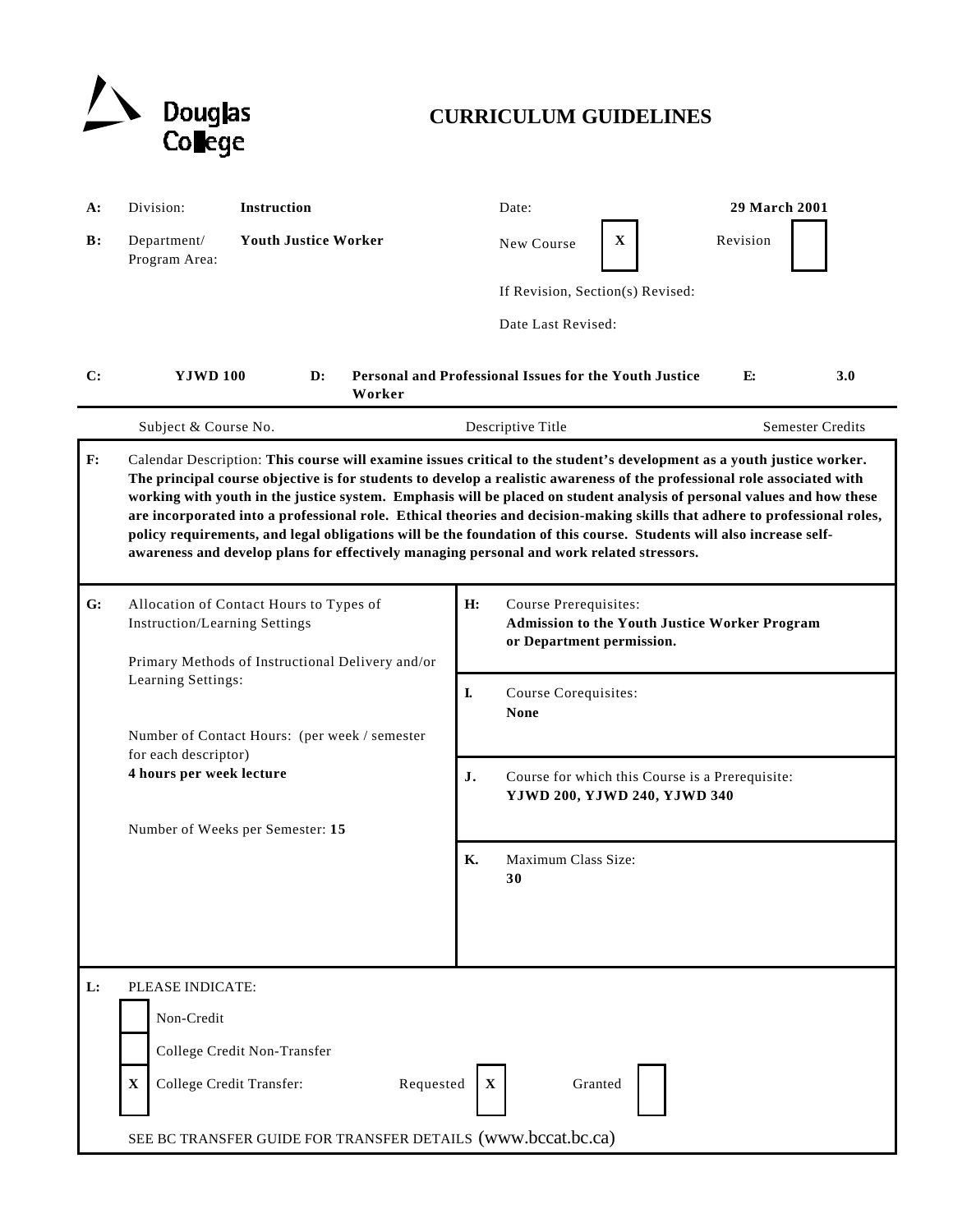# **M:** Course Objectives/Learning Outcomes

**YJWD 100 has been developed to provide students with an understanding of personal and professional roles related to working with youth in the justice system.** 

**By the end of the course students will demonstrate the ability to identify and practice professional behaviour appropriate for working in the youth justice system.**

## **Knowledge:**

**Students will be able to:**

- **• Discuss the role of values in youth justice work.**
- **• Define the role of the youth justice worker.**
- **• Define various professional work styles.**
- **• Discuss appropriate professional work skills for youth justice workers.**
- **• Assess the value of various work and leadership styles.**
- **• Define the basic concepts of team building and group dynamics.**
- **• Define conflict and discuss basic conflict negotiation practices.**
- **• Define and discuss ethics appropriate for working with youth in the justice system.**
- **• Define concepts such as diversity, ethnocentrism, prejudice, and harassment.**
- **• Discuss the impact of culture on communication and decision making.**
- **• Discuss the policies, legislation and strategies related to ethical conduct for youth justice workers.**
- **• Discuss personal management strategies related to identifiable personal and professional time and stress factors.**

### **Skills:**

**Students will be able to:**

- **• Identify their personal value system and its influences.**
- **• Identify and interpret policies and legislation related to appropriate ethical behaviour.**
- **• Show awareness of the impact of cultural diversity on communication in the youth justice work environment.**
- **• Articulate their leadership styles.**
- **• Identify and develop plans for time and stress management.**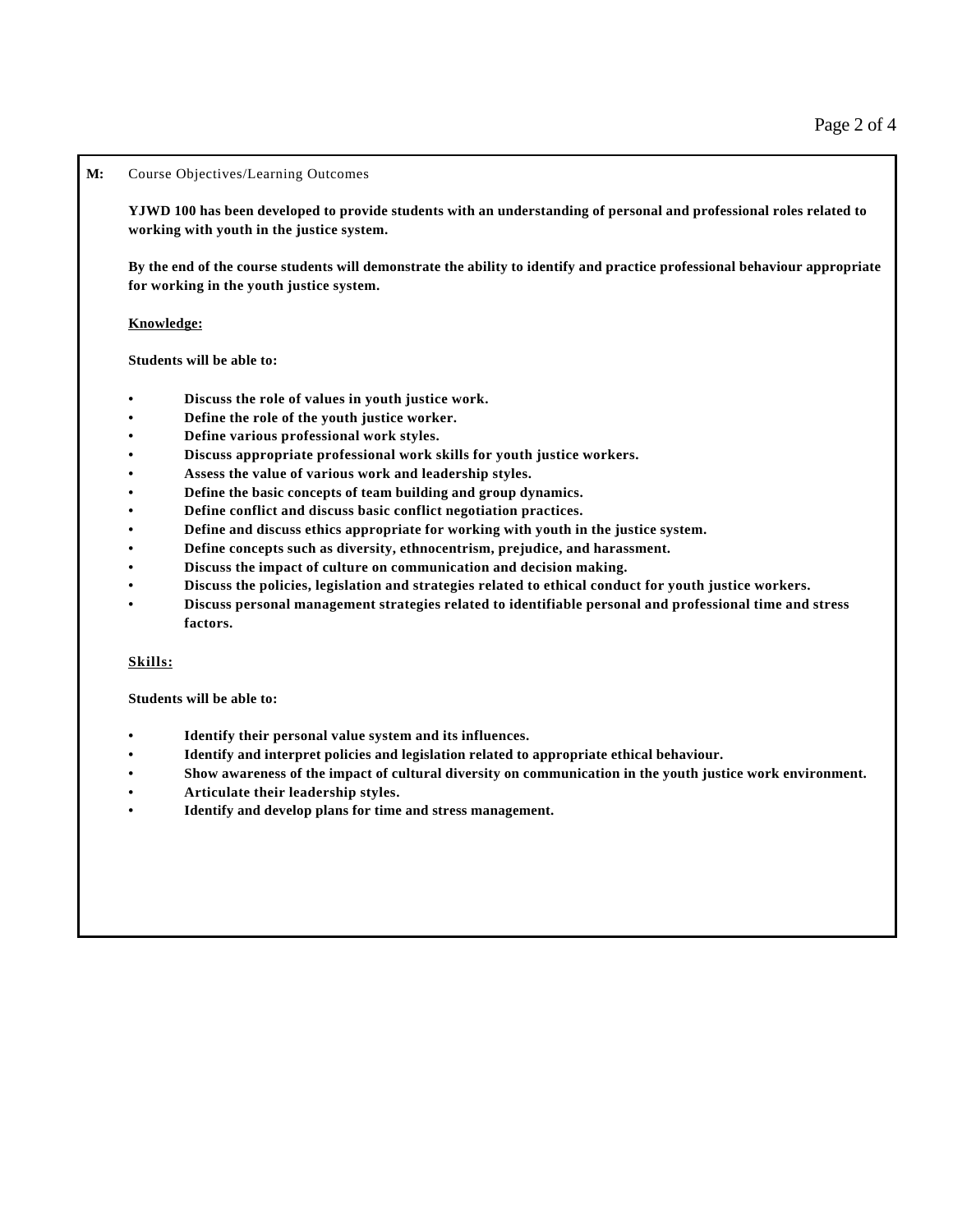**N:** Course Content

#### **I. The Role of the Youth Justice Worker**

- **a) What is the role of the Youth Justice Worker?**
- **b) The role of the Youth Justice Worker in the Canadian Criminal Justice System.**
- **c) The role of the Youth Justice Worker in the provincial child and family services sector.**

## **II. Values and Ethics for the Youth Justice Worker**

- **a) Identifying personal values and their origins**
- **b) Connecting values to ethical conduct**
- **c) Working with ethical dilemmas**
- **d) Ethics and legislation**
	- **• The Canadian Charter of Rights**
	- **• The B.C. Human Rights Act**

#### **e) Ethics and Professional membership Practices**

- **• For criminologists**
- **• For child and youth care counsellors**
- **• For other educators**
- **• For counsellors and other helpers**

# **III. Leadership and Teamwork**

- **a) Personality and leadership style**
- **b) Enhancing leadership skills**
- **c) Identifying the effects of leadership style on others**
- **d) Understanding basic group dynamics**
- **e) Effective communication for team building**

## **IV. Conflict and Negotiation**

- **a) Identifying and understanding conflicts**
- **b) Basic negotiation skills**
- **V. Cross Cultural Awareness**
	- **a) Learning how to communicate across cultures**
	- **b) Working with negative cultural perceptions, attitudes and stereotypes**

## **VI. Developing Personal Wellness Practices**

- **a) Identifying sources of stress**
	- **• Physical**
	- **• Cognitive**
	- **• Emotional**
	- **• Spiritual**
- **b) Selecting appropriate stress and time management strategies**
- **c) Developing personal wellness plans**